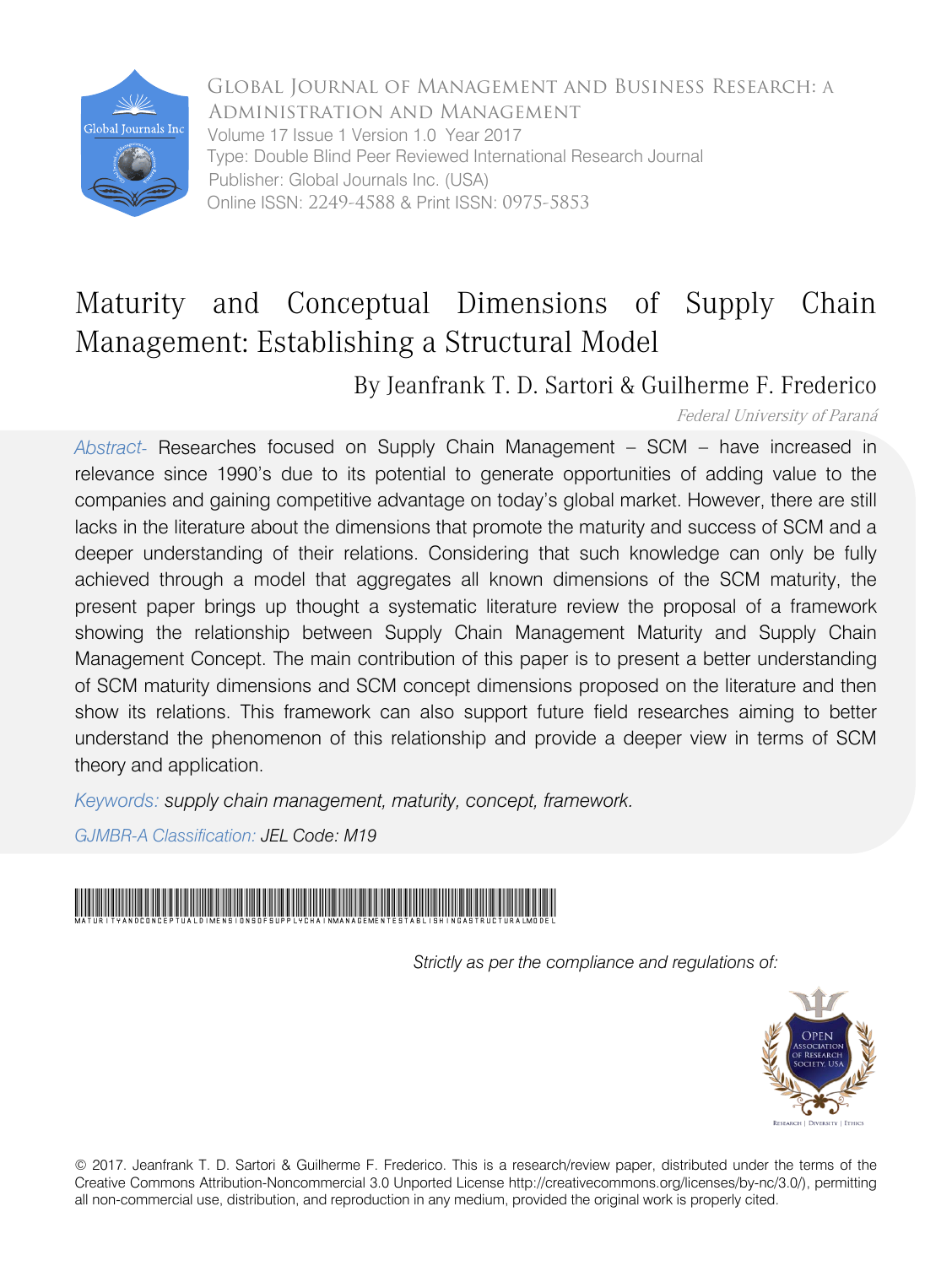# Maturity and Conceptual Dimensions of Supply Chain Management: Establishing a Structural Model

Jeanfrank T. D. Sartori<sup>α</sup> & Guilherme F. Frederico<sup>σ</sup>

Abstract- Researches focused on Supply Chain Management – SCM – have increased in relevance since 1990's due to its potential to generate opportunities of adding value to the companies and gaining competitive advantage on today's global market. However, there are still lacks in the literature about the dimensions that promote the maturity and success of SCM and a deeper understanding of their relations. Considering that such knowledge can only be fully achieved through a model that aggregates all known dimensions of the SCM maturity, the present paper brings up thought a systematic literature review the proposal of a framework showing the relationship between Supply Chain Management Maturity and Supply Chain Management Concept. The main contribution of this paper is to present a better understanding of SCM maturity dimensions and SCM concept dimensions proposed on the literature and then show its relations. This framework can also support future field researches aiming to better understand the phenomenon of this relationship and provide a deeper view in terms of SCM theory and application. *Keywords: supply chain management, maturity, concept, framework.*

# I. Introduction

nterest in the concept of supply chain and its management emerged from the 1980s by a few Interest in the concept of supply chain and its<br>
management emerged from the 1980s by a few<br>
researchers and companies, although some of its<br>
fundamental assumptions are even older in the second fundamental assumptions are even older. In the second half of the 1990s the issue became the focus for various publications and was also the time in which more shimmered companies could get benefits of collaborative relationships within and beyond its internal limits (LUMMUS; VOKURKA, 1999; COOPER; LAMBERT; PAGH, 1997).

Since then, the importance of researches focused on the Supply Chain Management (SCM) have grown significantly due to the increasing comprehension by companies of its potential to generate value adding opportunities to their businesses and competitive advantage gains, which are critical in today's global market.

Jashnsadeh and Fard (2016) have demonstrated that the relationship between supply chain and competitive advantage is significant with 99% of confident, what is proven by the data collected by their research. It is needless to say how important

*Author α σ: Federal University of Paraná – School of Management, Lothario Meissner Avenue, 532, 2nd floor, 80210-170, Curitiba-PR-Brazil. e-mails: jeanfrank@ufpr.br, guilherme.frederico@ufpr.br*

competitive advantage is crucial on nowadays global market.

According Lockamy and McCormack (2004), as the organizations are no longer being viewed as a collection of functional areas and the prospect of integrated processes in a horizontal manner along them have become a strategy, it is necessary to evolve the concept of process maturity for supply chain management.

 However, Lockamy and McCormack (2004) claim there are still few studies related to the concept of maturity. According to Oliveira (2009), the existing models for chain management supplies still are in an embryonic stage and some adjustments are needed to improve its explanatory power on this field.

There are various models developed by several authors among which stand out Stevens (1989), Ayers and Malmberg (2002), Lockamy III and McCormack (2004), Daozhi et al. (2006), Performance Measurement (2007), Oliveira (2009) and Frederico (2012)because they are more specific to the Supply Chain Management.

These various models present different dimensions to the analysis of maturity as well as different scales to it. There are also some variables that are repeated in different models, sometimes with alternative nomenclatures but similar meaning.

Frederico (2012) proposed a unique set comprising all dimensions presented by these different authors, as well as one single maturity scale. However, despite this author claims that "As these dimensions evolve over time, the greater becomes the level of integration and skills of supply chain management"), there are still gaps to be better understood since the relationship between the dimensions and SCM's maturity was not the object of that study. One of deployed and opened research question from Frederico (2012) study is about the relationship between SCM maturity dimensions and concepts.

Thus, the aim of this article is to propose a single theoretical model that inter-relates the eleven dimensions identified at the literature and enable a greater understanding of how the maturity of each impacts the resulting maturity of the entire chain.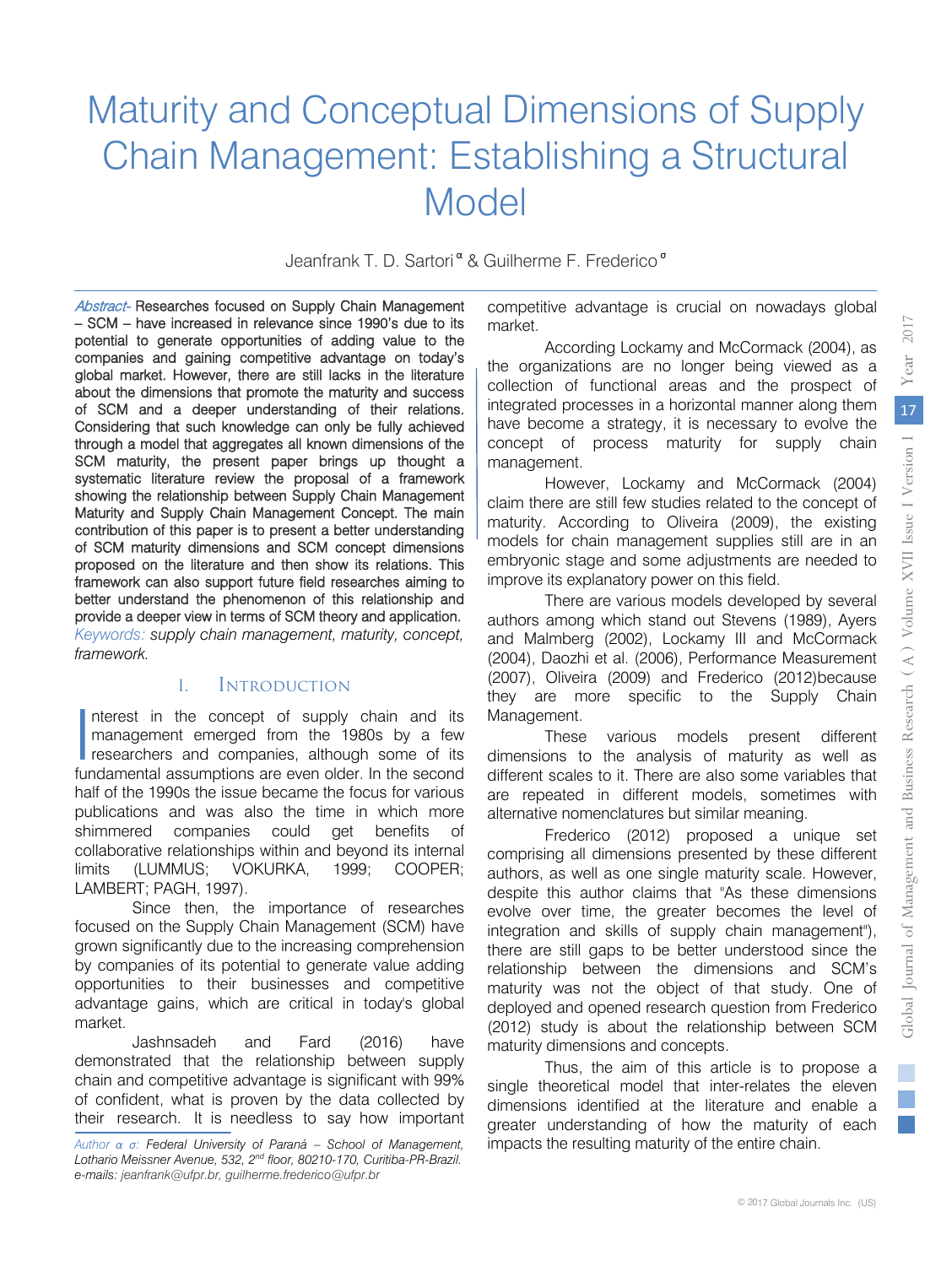#### II. Methodology

According to Hodgkinson, Herriot and Anderson (2001), applied social science can be divided in four groups (Popularist Science, Pedantic Science, Puerile Science and Pragmatic Science) of which only the 'Pragmatic Science' balances both rigour and relevance. In that type of science resides the systematic literature reviews, serving both for the academic and practice purposes.

Tranfield, Denyer and Smart (2003) states that the systematic literature review is in relative infancy state although there is some consensus about its methodological characteristics. Based on other authors, they make reference of three main stages of the method: planning the review, conducting the review and reporting and dissemination.

The present paper is mainly the result of stage three of a developed systematic literature review and, therefore, aims to produce a pragmatic science. A relative large number of articles have been reviewed, using main electronic databases as major source, aiming to present the SCM conceptual and maturity dimensions and, based on it, a propose have been made for a collection of relationships between those conceptual dimensions of supply chain management and it's maturity, stablishing a potential framework that represents e describes those relations.

#### III. Supply Chain Management Concepts

Basically, the concepts of Supply Chain found on the literature can be divided in two main groups: (1)

supply chain as a set of activities and processes; (2) supply chain as a set of entities. In terms of this article, the concept adopted is a set of organizations involved, working in activities towards the upstream and downstream chain, existing company-focus with the central role within the supply chain, as proposed by Christopher (2005) and Pires (2009).

The dissemination of the notion of supply chain management (SCM) has been promoted by many different areas and it's specifics origins are unclear, although likely emerged from within physical distribution and transport (CHEN;PAULRAJ, 2004).For Chen and Paulraj (2004), SCM has three main groups: driving forces (Environmental uncertainty, Customer Focus and Information Technology), critical elements (Strategic Purchasing, Supply Network Coordination, Logistics Integration and Supply Management) and performance (supplier performance and buyer performance).

According to La Londe and Masters (1994), supply chain management is the major logistics strategy that will endure in the 21th century. Cooper, Lambert and Pagh (1997), states that SCM is the integration of end customers to suppliers, business processes that generate products, services and information, adding value to customers.

Thus, Cooper, Lambert and Pagh (1997) propose a conceptual model for supply chain management, based on three major and related elements: business processes, management components and supply chain structure, as shown in Figure 1.



*Figure 1:* Elements in the Framework of Supply Chain Management. Cooper, Lambert e Pagh., 1997, p.6.

According to these authors, business processes are activities that produce a specific resulted value to the client. The management components are those by which business processes are structured and managed. Finally, the supply chain structure is the setting in which companies form within it.

Lummus & Vokurka (1999) understand that the SCM is the coordination and integration of existing activities in this chain. A key point management is the need to see the whole process as a single system.

Mentzer et al. (2001) understand that the concept has three lines of thought: supply chain management as a philosophy of management, supply

 $\mathbb{R}^3$  $\mathbb{R}^n$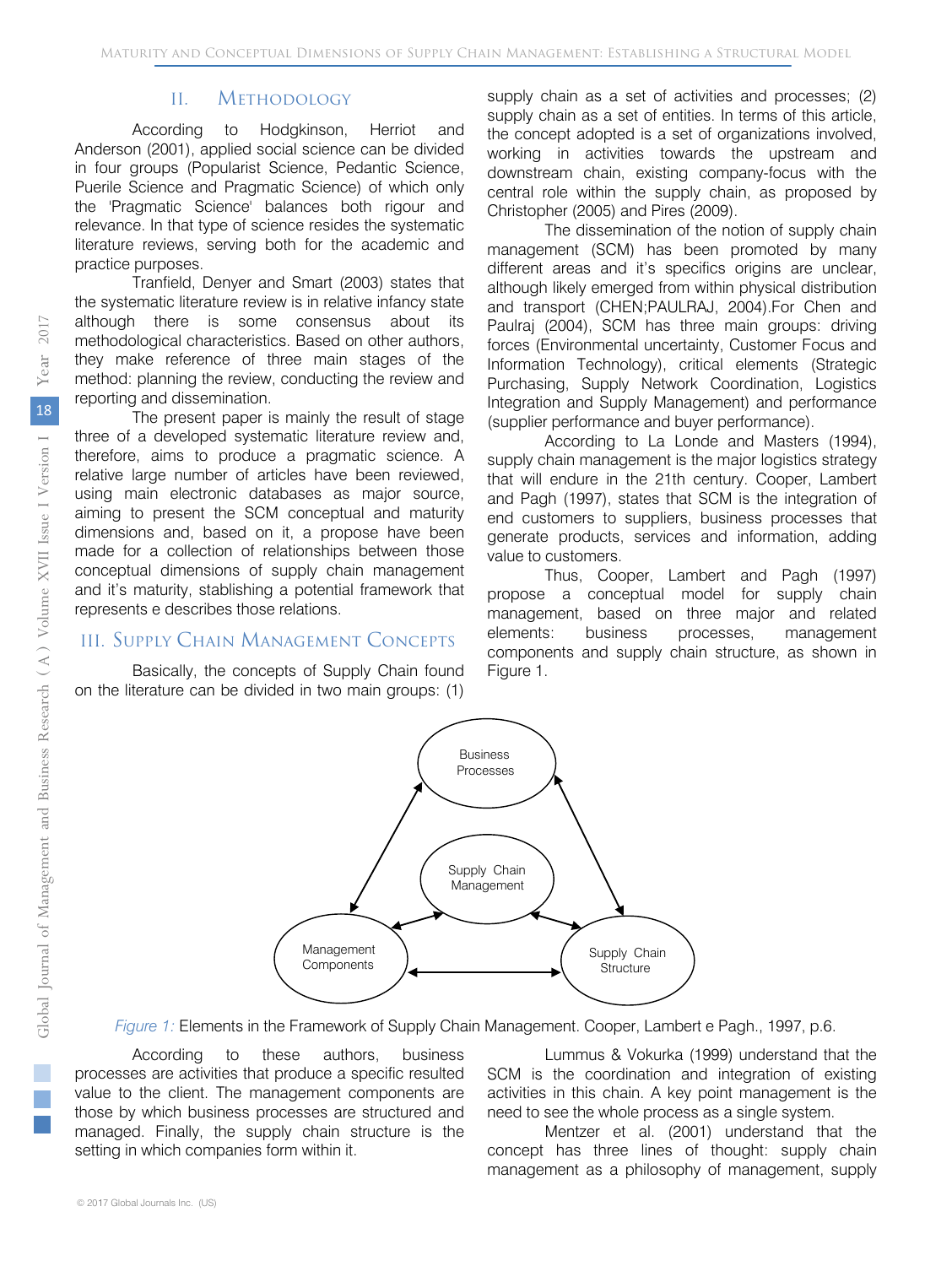chain management as a set of activities to implement a philosophy of management and supply chain management as a set of management processes.

On the first conceptual row, Mentzer et al. (2001) stateit comprises three main features. They are: (1) systemic approach to the supply chain view as a whole and not as a set of parts; (2) the strategic orientation toward cooperative efforts in search of an optimization of the entire chain; and (3) focus on customer value generation to the relationship in the entire chain. In the case of conceptual line related to supply chain management as the implementation of a philosophy, these authors point out that it is linked to a set of activities that transforms philosophy into practice. These activities are related to integrated practices, information sharing to, the risks and rewards, the

cooperation, the uniform focus to the customer along the chain and long-term relationships between partners.

With regard to the conceptual line related to the supply chain management as a set of processes according to Mentzer et al. (2001), some authors have adopted this approach, in which the supply chain management is carried out through key processes, from the initial point of the chain, related to the integration of the chain of entities, the information flows and the material flow, seeking the service to the end customer with added value.

Mentzer et al. (2001), justifying that there are many definitions on supply chain management, propose a single definition aligned with a conceptual framework presented in Figure 2.



*Figure 2:* A Model of Supply Chain Management. Mentzer*et.al*.2001, p. 19.

According to these authors, the supply chain management is defined as the strategic and systemic coordination of traditional business functions and the tactics across these functions within a company and own chain in order to improve performance in the long term throughout the supply chain, as well as each company that composes.

For Simchi, Kaminsky and Simchi (2003), SCM is the set of approaches used to efficiently integrate suppliers, factories, warehouses and retail, so that the goods are produced and distributed in the right quantities in the right places at the right time in order to minimize the costs of the entire system and satisfy service levels required by customers.

According to Christopher (2005), supply chain management deals with the company's relationships with suppliers and customers before and after the process of transforming raw materials into products, seeking to generate more value for those customers with the lowest cost for the chain as a whole.

The Council of Supply Chain Management Professionals - CSCMP (2009) defines supply chain management as the planning and management of all activities involved with purchases of resources and raw materials, processing into final products and all activities of logistics management. In this management also would include the coordination and collaboration with channel partners, which can be suppliers, intermediaries, logistics and customer service providers. According to this organization, logistics management is within the supply chain management, and its management comes down to planning, implementation and control of goods and storage of goods flows, services and information between the point of origin to the destination point to bring together all customer requirements.

Stock and Boyer (2009) states that there is a difficulty in havinga single definition for supply chain management. For these authors, some definitions focus on the participating members of the chain and activities,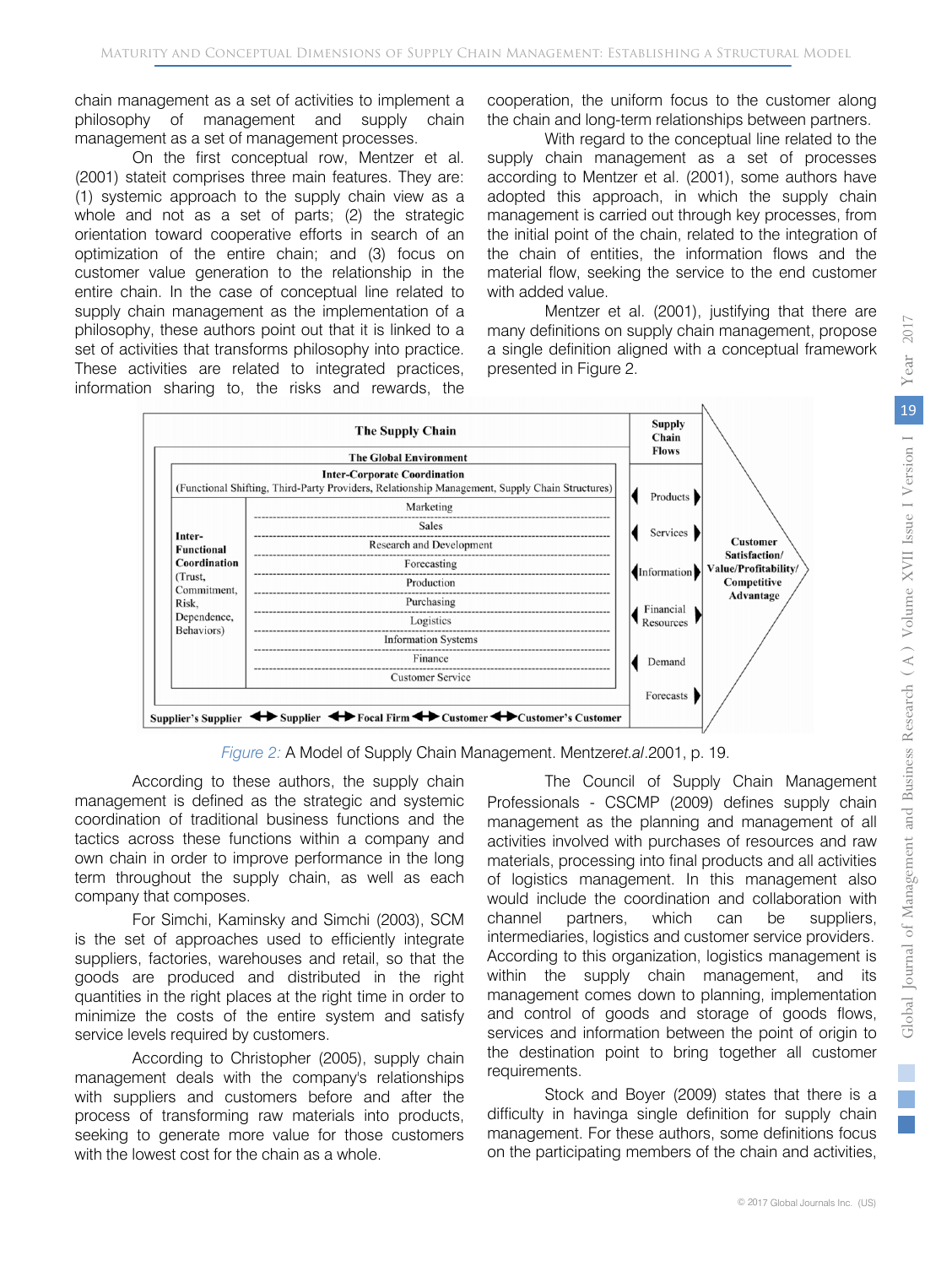while other settings, the physical flow and interorganizational collaboration within the chain.

Stock and Boyer (2009) conducted a study identifying all existing supply chain management on definitions in the literature since 1995. They found that most definitions occurred between 1995-2000.

Identifying the approaches mentioned by all these definitions in literature, Stock and Boyer (2009) proposed a definition, seeking to reach a consensus by the management concept of proposed supply chain of several authors.

According to Stock and Boyer (2009) supply chain management is the management of a network of relationships within an organization and between organizations and interdependent business units composed of suppliers, shopping area, manufacturing facilities, logistics, marketing and systems related to flow downstream and upstream materials, services, financial and information from the original supplier to the end customer, aiming to add value, maximize profitability and meet customers' need.

According to Ballou (2001), supply chain management is a term that encompasses the essence of integrated logistics and even surpasses it, since it highlights the logistical interactions that occur between marketing, logistics and production functions within the framework of an organization.

Therefore, with regard to the concept of supply chain management, the understandings presented in the literature, are that it can be seen as:

- The integration of business processes that generate products and services from suppliers to end customers;
- The coordination and integration of existing activities in the chain;
- The relationship management within an organization and between interdependent organizations;
- The strategic and systemic coordination of the traditional functions of business and tactics of these functions along the chain;
- The set of approaches used to efficiently integrate the entities present in the chain;
- The planning and management of all activities involved in chain;
- A management model that seeks to obtain synergies through integrating processes along the chain.

# IV. Maturity in Management

Maturity is a theme extensively explored in recent by researchers in business management area, focusing on a wide variety of areas. Maturity is by definition the state achieved in a process, in which it is better developed and its most advanced state (OXFORD, 2011). The concept of maturity emerged in quality management area, when Crosby (1979)

proposed the improvement of quality through five levels of maturity in a model called the maturity grid. The levels are: (1) Uncertainty; (2) Awakening; (3) Enlightenment; (4) Wisdom; and (5) Certainty.

Harter, Krishnan and Slaughter (2000) proposed, based on the Capability Maturity Model - CMM, a model for software development. Kwak and Ibbs (2002) present a model for project management. Attadia and Martins (2003) propose a study suiting performance measurement systems to the stages of evolution of the continuous improvement process, using as a basis the model developed by Bessant et al. (2001).

Venkatraman and Henderson (1998) propose a maturity model that seeks to demonstrate the stages for an organization to reach a level of organization and virtual integration in three dimensions: customer interaction (virtual meeting), asset configuration (search for virtual integration) and (leverage knowledge) virtual excellence.

For each of these dimensions the same authors propose three stages of development, in which the virtual meeting evolves from a remote experience for a fully integrated environment with customers, the configuration of assets, which seeks virtual integration, evolving from separate modules for a total of resources coalition and the monitoring and increased knowledge evolves from a concentration of intellectual capital in work units isolated to an intellectual capital formed throughout the organization.

Another model of well-known and widespread maturity is the Software Engineering Institute (SEI) of Carnegie Mellon University (Vaidyanathan and HOWELL, 2007; HARTER, Krishnan and SLAUGHTER, 2000), which since 1991 started the development of the Capability Maturity Model (CMM) focused on software development.

Currently there are other models, involving a version integrated as software engineering, integrated product development and search for suppliers and a newer version (version 1.2 -Capability Maturity Model for Services). This version is the process of providing services (SEI, 2009).

Regarding organizational processes, Hammer (2007) proposes a maturity model based on two elements: facilitators of organizational processes and skills. According to this author, so that processes become more mature and allow better performance is achieved the following facilitators are needed: project (process design), executors, owner (responsible), infrastructure (information and management system to support) and metrics.

Likewise Hammer (2007) also lists as required to assess the maturity organizational skills that are: leadership (which allows you to create and deploy processes), culture (related to customer focus, teamwork and enthusiasm for change), experience (skill

 $\mathbb{R}^3$  $\mathbb{R}^n$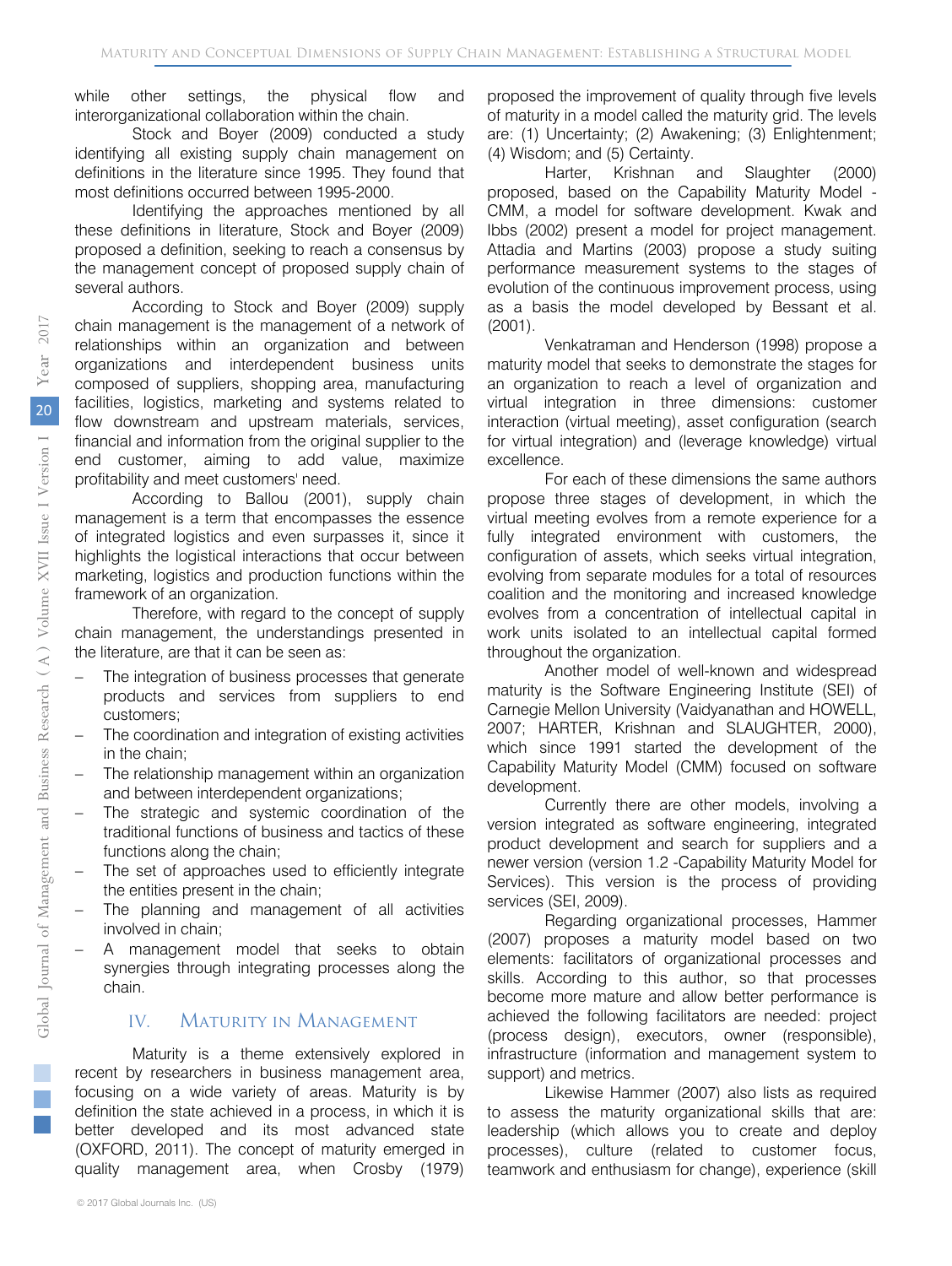and method in relation to the processes) and governance (mechanism to manage complex projects and change initiatives).

With regard to studies involving maturity models, stands out among these, the work of Harter, Krishnan and Slaughter (2000) applied the CMM to product development, specifically software. Another study about maturity models was developed by Kwak and Ibbs (2002) presenting a model for project management. According to these authors the maturity of project management is the level of sophistication that evaluates the practices and processes of project management at the time in which this management is. For these authors, each maturity level comprises the main features, factors and processes of project management.

As shown, the same as in other areas, some studies involving the presentation of maturity models in supply chain management have been developed, which will be presented in the next section of this chapter.

# V. Maturity on Supply Chain **MANAGEMENT**

Specifically for the area of supply chain management, about six major models were found in the literature. Stevens (1989) presented an approach to the concept of supply chain maturity, consisting of a fourstage evolution in relation to its level of integration. According to the author, a supply chain gains greater competitive advantage as its level of integration increases driven by business needs.

Ayers and Malmberg (2002) proposes a maturity model that consists of five stages of evolution in supply chain management. According to these authors, to achieve the stages higher, new skills are required, considering the current stage that the organization is in terms of practices of supply chain management. The stages that make up the model with their respective features are: Dysfunctional, Infrastructure Cost Reduction, Collaboration and Strategic Contribution.

According to these authors, maturity takes into account a process has a life cycle and is measured by the extent to which it is explicitly defined, managed, measured and controlled. Based on these five stages of maturity and relating them with the four basic areas of the SCOR model (plan, source, make and deliver), Lockamy and McCormack (2004) built a model for supply chain management, which has the following characteristics, which are associated with the maturity of process as predictability, competence, control, effectiveness and efficiency: Ad Hoc, Defined, Linked, Integrated and Extended.

Lockamy and McCormack (2004) present a modelof maturity on supply chain management that seeks to find the correlation between the evolutionary stages with the four areas of performance of the Supply

Chain Operations Reference model (SCOR). In this study, the authors found a strong correlation between the levels of maturity and performance achieved in the studied supply chains. Their work was based on BPO (Business Process Orientation) maturity model, which was developed from the process maturity concepts, CMM proposed by the Software Engineering Institute (SEI) and SCOR structure.

According to Daozhi et al. (2006), a maturity model allows to support a supply chain in terms of innovation and continuous improvement based on the evaluation of the elements of maturity that compose it. The maturity model of these authors is based on three dimensions: a) Maturity of the management; B) Maturity of the environment, which is related to credit issues in the chain, communication platform; And c) Maturity of resources.

The Performance Measurement Group (PMMG) (2007) belonging to consultancy Pittiglio Rabin Todd & McGrath (PRTM) proposes a model of maturity for supply chain management based on four development levels, starting from a level with functional focus to a level of collaboration between the companies in the chain, with the composite model four maturity levels: functional focus, internal integration, external integration and collaboration.

Oliveira (2009) built the model in three steps. Are they: (1) Use of an international database generated by a survey with professionals working in companies in the areas of supply chain management, in which several variables in relation to this management were related and manipulated statistically; (2) Evaluation and adjustments by a group of experts in the field; and (3) - Final validation through confirmatory analysis and correlation, whereby it was possible to determine the final maturity model. The model, in addition to having maturity levels with their certain characteristics, also has the precedence relationships between the different levels of maturity.

Frederico and Martin (2012) proposed a unique set comprising all dimensions presented by all different authors then found on the literature (therefore considered the then state-of-art on the field), as well as one single maturity scale. However, despite those authors claims that "As these dimensions evolve over time, the greater becomes the level of integration and skills of supply chain management" (Frederico and Martins, 2012), there are still gaps to be better understood since the relationship between the dimensions and SCM's maturity was not the object of that study.

There are other publications associated to maturity in supply chain management which the authors in fact don´t present a framework with dimensions and characteristics of maturity levels but use a maturity model already proposed to verify or test the model in any specific research object as in Childerhouse et al.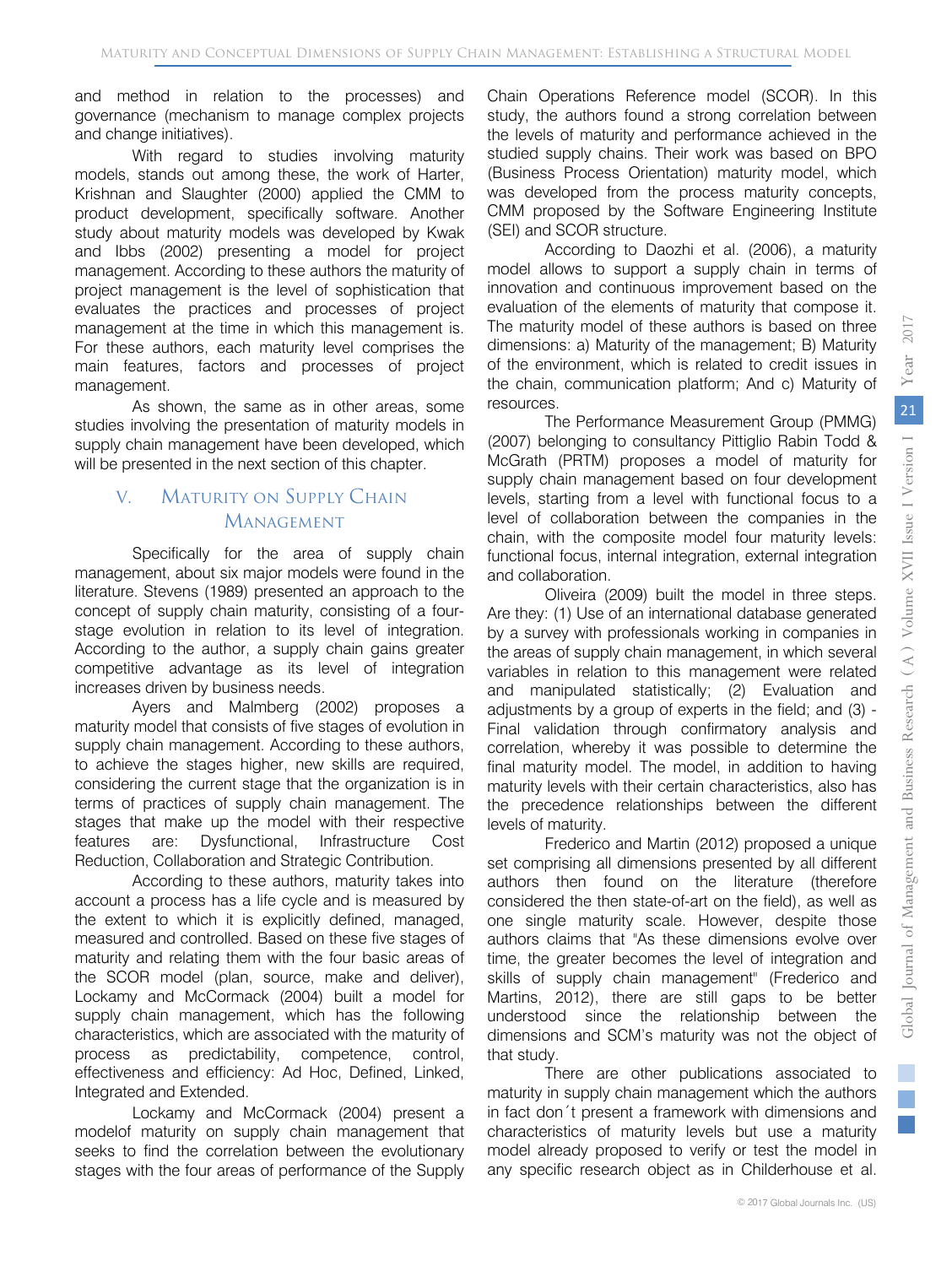(2011), Netland and Alfnes (2011), Aryee, Naim and Lalwani (2008), McCormack, Ladeira and Oliveira (2008), Okongwu, Morimoto and Lauras (2013), Dellana and Kros (2013) and Zanoni, Pinnheiro de Lima and Gouvea da Costa (2008).

# VI. Dimensions of Supply Chain **MANAGEMENT MATURITY**

Regarding maturity models of supply chain management eleven different dimensions for its maturity were proposed by Frederico (2012), whose work presents the wider collection of dimension, as it's list was produced based on those dimensions present by other authors and collected through a systematic literature review. As previously stated, the present paper aims to propose a unique model based on them. For that purpose, Table 1 presents the models of maturity on supply chain management crossed with those eleven maturity dimensions, presenting which of them are considered in each model.

Frederico(2012) observed that the model Lockamy and McCormack (2004) is the one with the highest number of dimensions identified among all the models studied. However there are dimensions that these authors did not take into consideration, although being considered by other authors in the literature. Therefore, the adoption of this comprehensive model proposed by Frederico (2012) is justified by the fact that when adopting one or other existing model some dimensions could be left aside by the study.

According to Frederico (2012) the characteristics of each of the dimensions are:

- Costs are associated with the level of costs and inventory in the supply chain;
- Customers are associated with focus given to customers within the chain management as well as the level of customer satisfaction;
- Processes concerns the formalization, integration, structuring of processes within the chain;
- Technology and tools are linked to the existence of information and tools to support supply chain management systems, such as statistical tools for demand forecasting among others;
- Collaboration refers to the sharing of information, earnings and resources among members of the chain, communication and other joint initiatives within the chain such as product development and planning;
- Management is associated with excellence in project management within the supply chain, risk management and also the level of awareness and training of supply chain management;
- Performance Measurement is associated with the extent of the measurement of supply chain management performance;
- Strategic Focus refers to the strategic goals which are given to the supply chain management by the chain's focused company and by its members;
- Responsiveness is linked to the speed with which the supply chain responds to environmental changes, also in terms of volume and mix of products supplied;
- Resources are linked to the types of resources used in the supply chain, being they common (needed for execution of processes within the chain) and competitive (generate competitive advantage and are difficult to be employed by competing chains due to their differential);
- Environment refers to regulatory issues and credit incentives that favor the best performance of the supply chain.

| <b>Dimensions</b>      | <b>Stevens</b><br>(1989) | Ayers e<br>Maimberg<br>(2002) | Lockamy e<br><b>McComack</b><br>(2004) | <b>PMG</b><br>(2007) | Daozhi<br>et. Al.<br>(2006) | Oliveira<br>(2009) | Reyes<br>andGiaghetti<br>(2010) |
|------------------------|--------------------------|-------------------------------|----------------------------------------|----------------------|-----------------------------|--------------------|---------------------------------|
| Collaboration          | $\times$                 | X                             | X                                      | X                    | X                           | X                  | X                               |
| Costs                  | $\times$                 | X                             | X                                      |                      | X                           |                    |                                 |
| <b>Customers</b>       | $\times$                 |                               | X                                      |                      |                             | $\times$           | X                               |
| Environment            |                          |                               | X                                      |                      | X                           |                    |                                 |
| Management             | X                        | X                             | X                                      | X                    | X                           | X                  | X                               |
| PerformanceMeasurement |                          |                               | X                                      | X                    |                             | X                  | X                               |
| Processes              | $\times$                 | X                             | X                                      | X                    |                             | $\times$           | X                               |
| Resource               |                          |                               |                                        |                      | X                           |                    | X                               |

*Table 1:* Maturity dimensions mentioned on the literature – Adapted from Frederico (2017)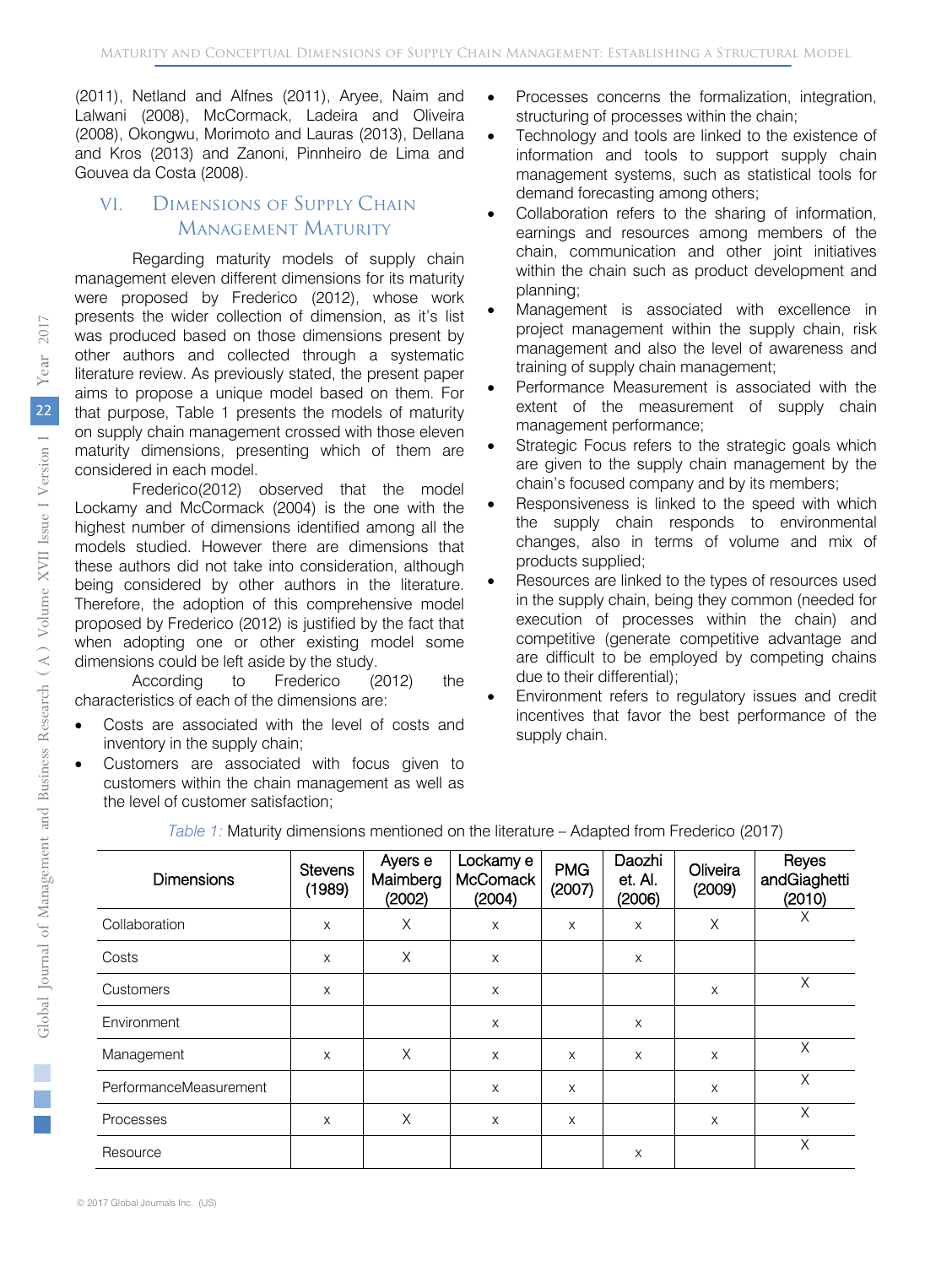| Responsiveness         |  |  |  |  |
|------------------------|--|--|--|--|
| <b>Strategic Focus</b> |  |  |  |  |
| Technology and Tools   |  |  |  |  |

Frederico (2012) considered three maturity stages: Beginner, Intermediate and Advanced. Alignment on three levels was necessary due to the difference of the amount of levels between existing models of maturity of supply chain management. For each level, the eleven dimensions of the maturity of supply chain management have different characteristics, that are:

- Initial: prevalence of high costs in the supply chain, low customer satisfaction, unstructured and disintegrated processes, lack of collaboration among members, absence of technologies and tools for demand forecasting and other activities, lack of strategic focus in the chain, little active project management in the supply chain, absence of risk management, performance measurement absence along the chain, lack of regulation and credit lines as support elements for the chain and use of basic and common resources;
- Intermediate: efforts to reduce costs in the chain, average customer satisfaction, documented processes and defined starting a more horizontal focus along the chain, cooperation between related functions at the supply chain management, use of technologies and statistical tools for demand forecasting and other activities, chain as a strategic focus, awareness, vision and competence in managing the supply chain by employees, good project management practices, basic level of risk management, existence of measurement performance, early regulations and lines of credit to assist the supply chain and use of resources, but still without differential in the supply chain;
- Advanced: chain with excellence in costs, overall customer focus and high level of satisfaction, fully integrated processes and structured along the chain, extensive use of information systems, profit sharing and information between the members of the chain, management excellence in projects and risks, wide performance measurement, supply chain seen as a factor of competitiveness in other chains, responsive action before the demand variations caused by customers, comprehensive regulation and credit lines for development of the supply chain.

It is conceivable that a given chain will be classified in the maturity level at which are classified the largest share of its variables, although it is possible to elaborate better this assumption in future research. It is noteworthy that the maturity classification, either for the purpose of dimensions or for the whole chain, can't be

established statically since it is fundamentally dynamic, as there is the need of comparison between different chains, potential results and new challenges posed by environmental changes or new strategic objectives.

# VII. The Inter-relationship between the Dimensions of Supply Chain Maturity

In order to build a model that reflects the interrelations between the dimensions of supply chain maturity, first there must be established the criteria on the basis of which this analysis will be made.

#### *a) Classification of Dimensions of the Supply Chain Management Maturity*

Using as a basis the definitions of the models Cooper, Lambert and Pagh (1997) and Mentzer (2000) and the model proposed by Frederico (2012), it was designed a conceptual model that integrates both constructs into a single system.

It is understood, however, that any model or system is a simplification of the reality and, as such, is unable to describe the fullness of a phenomenon, representing what is considered relevant by the observer's perspective which, in the concrete case, is an overview of the interrelations between the dimensions of supply chain maturity.

When studied in a greater detail a particular dimension may contain traces of different classifications within the proposed model and, for the objectives of this study, we sought to analyze the predominant characteristics of each dimension.

Starting from these prerogatives, it was drawn in Figure 3, which graphically represents the model proposed by this study to the relationship between the dimensions of the SCM maturity and SCM concepts.

Thus, it is proposed the classification of the dimensions as follows:

# i. *Management Components*

In this group they are classified the dimensions that constitute the administrative elements themselves or tools / data supporting this management.

Thus, among the dimensions of the maturity of the supply chain, are classified in this group: process management, technology/tools, performance measurement and risk management and project.

# ii. *Chain Structure*

This group is made up of elements that form the characteristics of a given supply chain, namely: collaboration, strategic focus, responsiveness, environment and resources.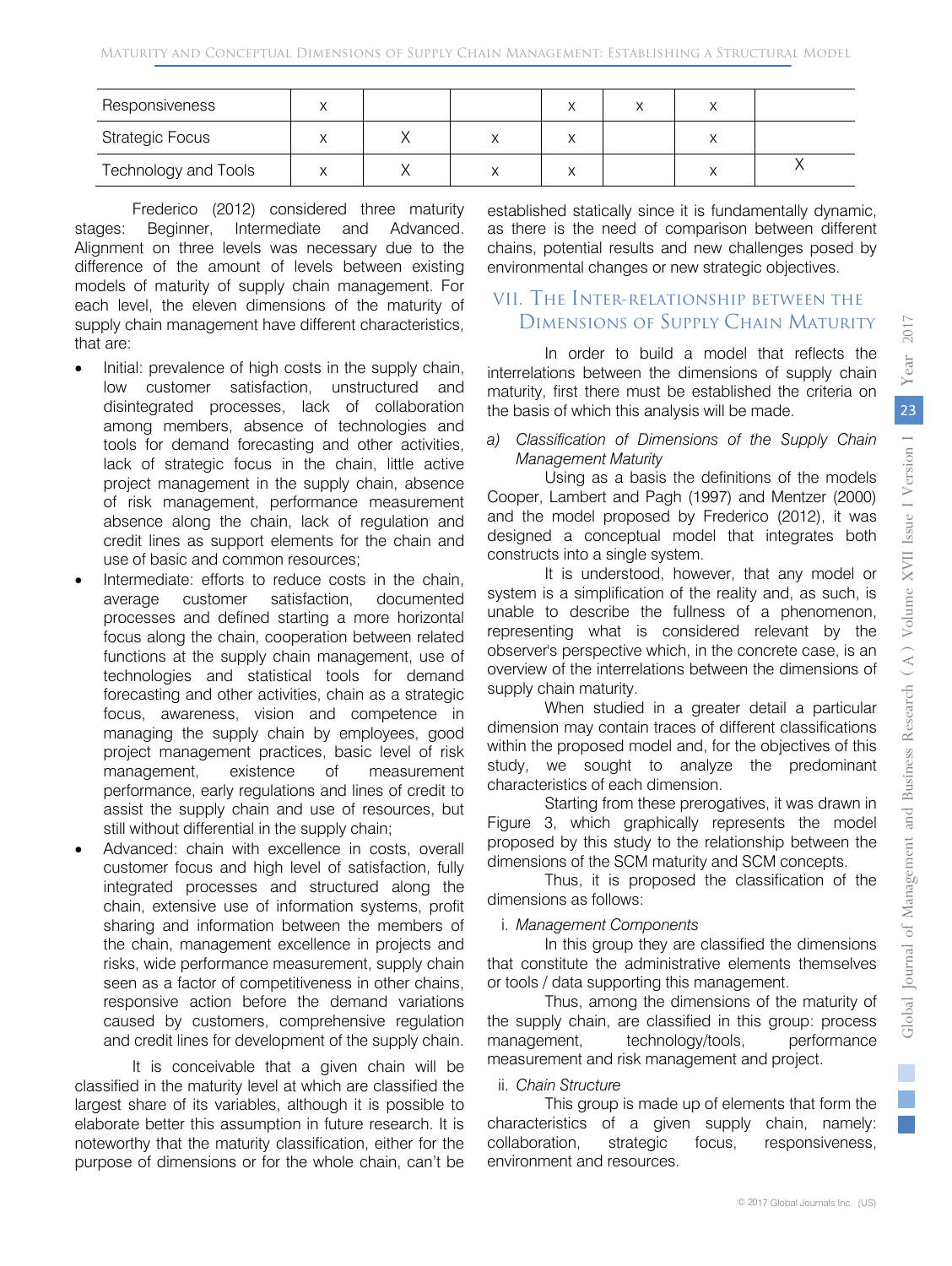#### iii. *Business Process*

Business processes according Cooper, Lambert and Pagh (1997), are activities that produce a specific value to the consumer. In other words, it can be said that are the main activities of its chain, not fitting, therefore, the inclusion of any dimension on the maters of maturity.

#### iv. *Results*

In this group are the expected results for the supply chain management, materialized by the dimensions of costs and customers (satisfaction).



*Figure 3:* Graphic representation of the Model Inter-relation of Supply Chain Management Maturity dimensions.

Dimensions pertaining to the management and supply chain structure components are the basis for business processes that in turn will determine the resulting dimensions levels (client satisfaction and costs). The higher the maturity level of each of those support dimensions, the greater the potential of the business processes to generate satisfied customers and optimized costs.

Collaboration of information among the entities of a chain contributes to the business processes as it, for example, enables a better forecast of demand, consequently a better accuracy in the sizing of inventories and production planning in the chain, providing, directly and indirectly, greater customer focus and cost savings.

The strategic focus of the chain determines how much the efforts of the various entities are converging towards the same objectives and the level of synergy established. The greater the level of maturity of this dimension, the more concentrated the efforts are and the smaller the waste, generating greater customer satisfaction and lower costs.

The level of responsiveness expresses how fast the chain responds to variations in demand and other changes in the environment. Thus, the more responsive a chain is, the more it will be able to keep its operations close to the optimal level, impacting on customer satisfaction and costs

The environment in which a chain is embedded is critical to it's business processes, since they impact operations in a variety of ways. Organizations generally have little capability to intervene and change aspects of the environmental dimension, but their characteristics impact customer satisfaction and the level of costs that the chain will be able to achieve.

In terms of resources, their availability, quality and costs, among other aspects, have a direct impact on business processes, since they represent the raw material and inputs of the production processes, thus impacting indirectly on levels that can be reached of customer satisfaction and costs.

Process management is closely linked to business processes, since it expresses how entities (internally and with each other) have mapped, organized and optimized processes. The greater the maturity of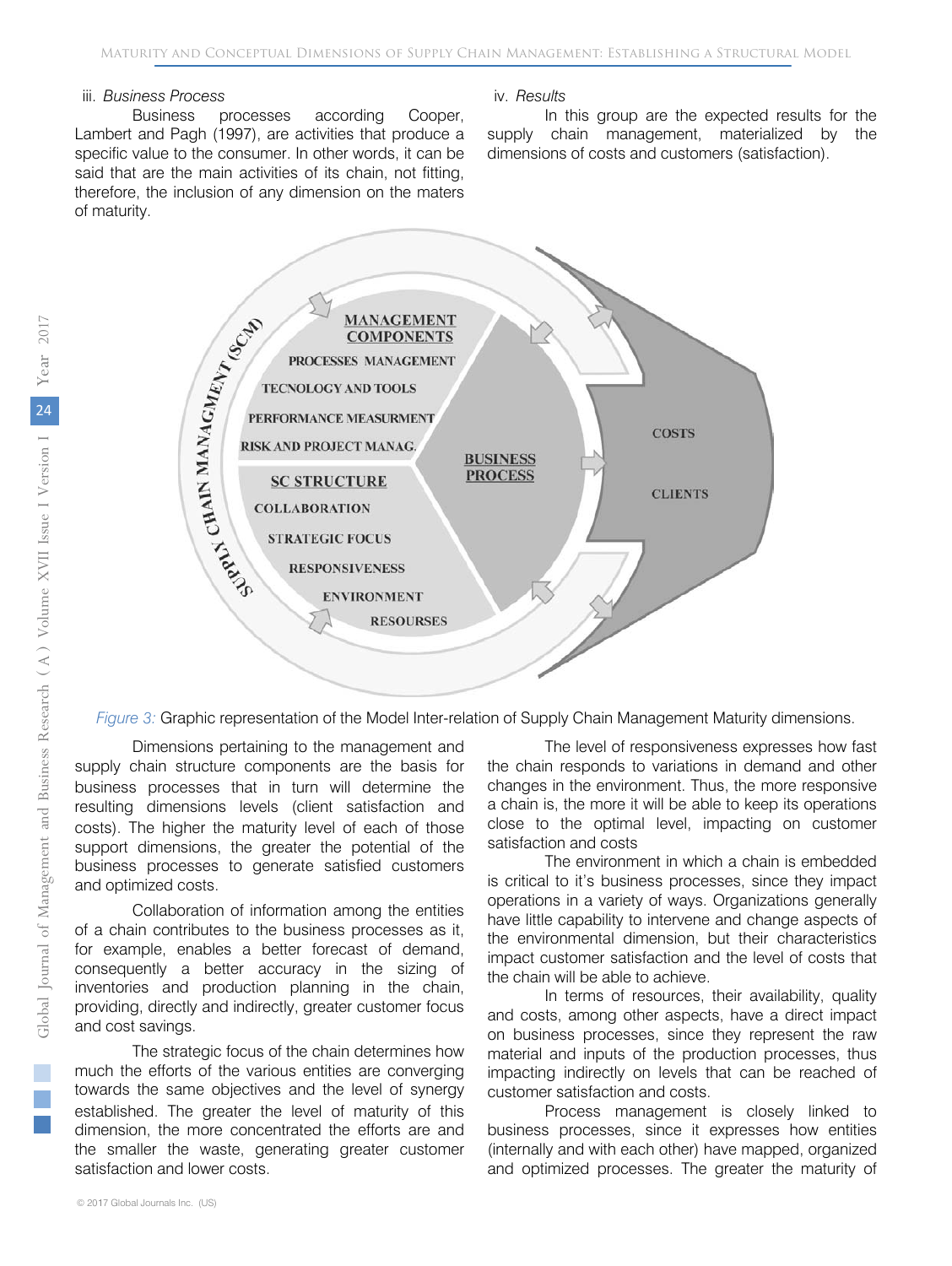this dimension, the more appropriate will be the business processes with the potential to obtain higher levels of customer satisfaction and cost reduction.

Technologies and tools are increasingly indispensable for us to tackle and analyze a growing universe of data and information. In this way, it is clear that this dimension has a direct impact on business performance and consequently on customer satisfaction and cost reduction.

Performance measurement is a key process by which the organization and the chain can assess how much planning is being accomplished as well as identify problems to be solved. As a result, the higher the maturity level of performance measurement, the better business processes are expected and thus higher customer satisfaction and a lower level of costs.

Finally, the better the level and maturity of risk and project management, the more potential threats will be mitigated or more adequately addressed when they occur. The impact of this dimension is not always visible (although present) in organizations' daily lives, but it is widely noticed when some of the mapped risks are manifested, occasion where negative impacts on business processes are reduced, preserving to the maximum the satisfaction of the Customers and the level of costs.

# VIII. Final Considerations

This study proposes a model that integrates the eleven dimensions of maturity of the management of the supply chain in a single inter-relationship model.

As a result of this model, it is expected that the capacity to understand the phenomenon of SCM and its maturity is expanded, with consequences for theory and practice. It remains necessary, however, the development of future field research like surveys and case studies that could prove or disprove the grip of this model to the reality and context of supply chain management.

To this end, it is recommended that those future empirical researches are explored in as much different contexts as possible in order to observe or question the real ability of generalization of this model to any supply chain.

It is also proposed that future research study a deeper understanding on how the performance of each dimension determines the maturity level of the supply chain management as a hole on a giving supply chain.

#### **BIBLIOGRAPHY**

- 1. ARYEE, Gilbert; NAIM, Mohamed M.; LALWANI, Chandra. Supply chain integration using a maturityscale. Journalof Manufacturing Technology Management, Vol. 19 No. 5, 2008, pp. 559-575.
- 2. ATTADIA, Lesley C. L.; MARTINS, Roberto A. Medição de desempenho como base para

evolução da melhoria contínua. Revista Produção. v.13, n.2, p.33-41, 2003.

- 3. AYERS, J. B.; MALMBERG, D. M. Supply Chain Systems: Are You Ready? Information Strategy: The Executive's Journal, p. 18-27, 2002. Available at http://ayersconsulti006Eg.com/download/SC%20System s% 20-%20Are%20You%20Ready.pdf.
- 4. BALLOU, Ronald H. Gerenciamento da Cadeia de Suprimentos: Logística Empresarial. Porto Alegre: Bookman, 2001
- 5. BALLOU, Ronald H. Business Logistics Management, 5th ed. New Jersey: Prentice Hall, 2003.
- 6. BARROS, A. J. P.; LEHFELD, N. A. S. Projeto de pesquisa: propostas metodológicas. 20. ed. Petropolis, RJ: Vozes, 2010. 127 p.
- 7. BEAMON, Benita M. Supply chain design and analysis: Models and methods. International Journal of Production Economics.v.55, p.281-294, 1998.
- 8. BESSANT, Jonh; CAFFYN, Sarah; GALLAGHER, Maeve. An evolutionay model of continuous improvement behavior.Technovation.v.21, p. 67-77, 2001.
- 9. CHEN, I. J.; PAULRAJ, A. Understanding supply chain management: critical research and a theoretical framework. International Journal of Production Research, 2004, vol. 42, no. 1, 131–163.
- 10. CHILDERHOUSE, Paul; DEAKINS, Eric; BOHME, Tillmann; TOWILL, Dennis R.; DISNEY, Stephen M.; BANOMYONG, Ruth. Supply chain integration: an international comparison of maturity. Asia Pacific Journal of Marketing and Logistics, Vol. 23 No. 4, 2011, pp. 531-552.
- 11. CHRISTOPHER, Martin. Logistics and Supply Chain Management, 3rd ed. London: Pearson Education, 2005.
- 12. COOPER, M.C.; Lambert, D.M.; Pagh, J.D. Supply Chain Management: More Than a New Name for Logistics. The International journal of Logistics Management, v. 8, n. 1, 1997, p. 1 a 14, 1997.
- 13. CROSBY, Philip B. Quality is Free. New York: McGraw-Hill, 1979.
- 14. DAOZHI, Z. et al. A New Supply Chain Maturity Model with 3-Dimension Perspective. In: Information Technology and Inovation Conference - Itic, 2006, Hangzhou. Proceedings. Hangzhou: ITIC, 2006.
- 15. DELLANA, Scott A.; KROS, John F. An exploration of quality management practices, perceptions and program maturity in the supply chain. International Journal of Operations &Production Management. Vol. 34 No. 6, 2014.pp. 786-806.
- 16. DONE, Adrian. Developing Supply Chain Maturity. Madrid: IESE Business School – University of Navarra, 2011.
- 17. FREDERICO, G.F. Proposta de um modelo para a adequação dos sistemas de medição de desempenho aos níveis de maturidade da gestão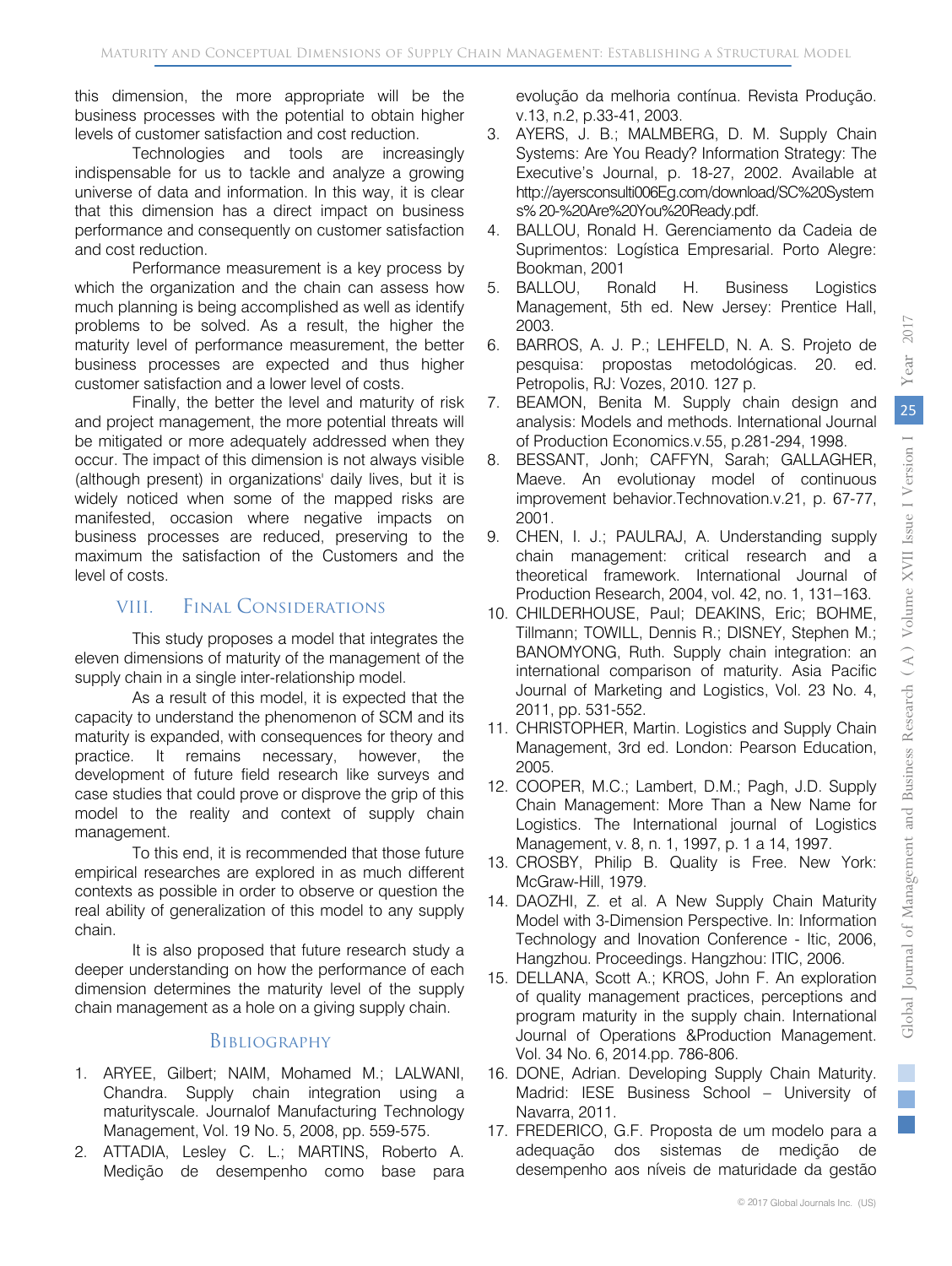da cadeia de suprimentos. 2012. 195 p. PhdThesis (ProductionEngineering) – Universidade Federal de São Carlos, São Carlos. 2012.

- 18. FREDERICO, G.F.Supply Chain Management Maturity: A Comprehensive Framework Proposalfrom Literature Review and Case Studies. International Business Research; Vol. 10, No. 1; 2017.
- 19. FREDERICO, G.F.; MARTINS, R.A. Modelo para alinhamento entre a maturidade dos sistemas de medição de desempenho e a maturidade da gestão da cadeia de suprimentos. Gestão da Produção, São Carlos, v. 19, n. 4, p. 857-871, 2012
- 20. HAMMER, Michael. The Process Audit. Harvard Business Review. April, 2007.
- 21. HARTER, Donald E., KRISHNAN, Mayuram S.; SLAUGHTER, Sandra A. Effects of Process Maturity on Quality, Cycle time, and Effort in Software Product Development. Management Science.v.46, n.4, p.451-466, 2000.
- 22. HODGKINSON, G. P.; HERRIOT, P.; ANDERSON, N. 'Realigning the Stakeholders in Management Research: Lessons from Industrial, Work and Organizational Psychology', British Journal of Management, 12 (Special Issue), pp. S4I-S48, 2001.
- 23. JASHNSADEH, Negin; FARD, Seyed Javad Iranban. Analysis of the Relationship of Supply Chain Management with Competitive Advantage and Financial Performance of Companies. International Business Management, 10, 1467-1473, 2016.
- 24. KWAK, Young Hoon; IBBS, William C. Project Management Process Maturity Model. Journal of Management in Engineering. v.18, n.3, p.150-155, 2002.
- 25. LA LONDE, Bernard J.; MASTERS, James M. Emerging Logistics Strategies: Blueprints for the Next Century. International Journal of Physical Distribution & Logistics Management.v.24, p.35-47, 1994.
- 26. LAMBERT, Douglas M.; COOPER, Martha C. Issues in Supply Chain Management. Industrial Marketing Management.v.29, p.65-83, 2000.
- 27. LOCKAMY III, A.; MCCORMACK, K. The development of a supply chain management process maturity model using the concepts of business process orientation. Supply Chain Management: An International Journal, v. 9, n. 4, p. 272-278, 2004. Available at http://dx.doi. org/10.1108/13598540410550019.
- 28. LUMMUS, Rhonda R.; VOKURKA, Robert J. Defining supply chain management: a historical perspective and practical guidelines. Industrial Management and Data Systems.v.1, p.11-17, 1999.
- 29. MCCORMACK, Kevin; LADEIRA, Marcelo Bronzo; OLIVEIRA, Marcos Paulo Valadares de. Supply chain maturity and performance in Brazil. Supply
- 30. MENTZER, J.T.; DEWITT, W.; KEEBLER, J.S.; MIN, S.; NIX, N.W.; SMITH, C.D.; ZACHARIA, Z.G. Defining supply chain management. Journal of Business Logistics, Vol.22, No. 2, 2001.
- 31. NETLAND, Torbjo ̈rn H.; ALFNES, Erlend. Proposing a quick best practice maturity test for supply chain operations. Measuring business excellence, vol. 15 NO. 1 2011, pp. 66-76.
- 32. OKONGWU, Uche; MORIMOTO, Risako; LAURAS, Matthieu. The maturity of supply chain sustainability disclosure from a continuous improvement perspective. International Journal of Productivity and Performance Management, Vol. 62 No. 8, 2013, pp. 827-855.
- 33. OLIVEIRA de, Marcos P. V. Análise Estrutural de Construtos e Relações entre Maturidade e Desempenho Logístico. 2006. Dissertação (Mestrado em Administração) Programa de Pós-Graduação em Administração, UFMG, Belo Horizonte.
- 34. OLIVEIRA, M. P. V. Modelo de Maturidade de Processos em Cadeias de Suprimentos: Precedências e os Pontos-Chave de Transição. 2009. Tese (Doutorado em Administração)- Universidade Federal de Minas Gerais, Belo Horizonte, 2009.
- 35. OXFORD. Oxford Dictionaries. Oxford University Press, 2011. Avaiable at: <http://oxfor ddictionaries.com>.
- 36. PERFORMANCE MEASUREMENT GROUP PMG. Competitive Advantage of Best in Class Supply Chains. Pennsylvania: PMG, 2007. Available at http://www.pmgbenchmarking.com/public/survey/ advantagesofbic.pdf.
- 37. PIRES, Sílvio R. I. Gestão da Cadeia de Suprimentos: Conceitos, Estratégias, Práticas e Casos. 2º.ed. São Paulo: Atlas, 2009.
- 38. SEI SOFTWARE ENGINEERING INSTITUTE.CMMI Models and Reports. Pittisburgh, 2009.Avaiableat: <http://www.sei.cmu.edu/cmmi/models/>.
- 39. SIMCHI-LEVI, D.; KAMINSKY, P.; SIMCHI-LEVI, E. Introduction to supply chain management. In: SIMCHI-LEVI, D.; KAMINSKY, P.; SIMCHI-LEVI, E. Designing and Managing the Supply Chain: concepts, strategies and case studies. 2nd ed., Boston: McGraw-Hill, 2003.
- 40. STEVENS, G. Integrating the supply chain. International Journal of Physical Distribution & Logistics Management, v. 19, n. 8, p. 3-8, 1989.Available at http://dx.doi.org/10.1108/EUM00 00000000329.
- 41. STOCK, J.R.; Boyer, S.L. Developing a consensus definition of supply chain management: A qualitative study. International Journal of Physical Distribution

a.  $\mathbb{R}^n$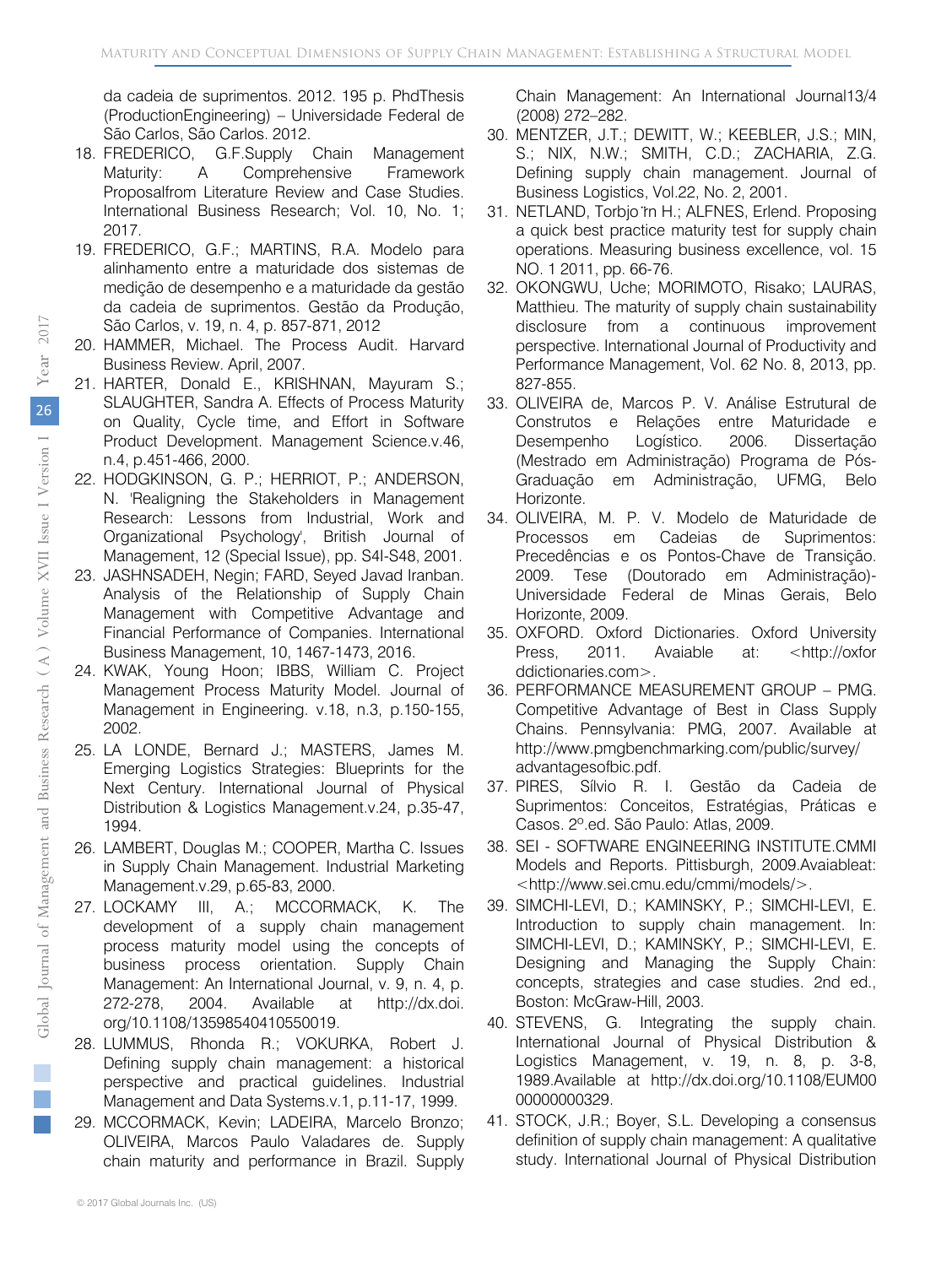& Logistics Management v. 39 n. 8, p. 690-711, 2009.

- 42. TRANFIELD, D.; DENYER, D.; SMART, P. towards a Methodology for Developing Evidence-Informed Management Knowledge by Means of Systematic Review. British Journal of Management, Vol. 14.207- 222, 2003.
- 43. VENKATRAMAN, N.; HENDERSON, John C. Real Strategies for Virtual Organizing.Sloan Management Review. v.40, n.1, p.33-48, Fall 1998.
- 44. ZANONI, Gilberto; DE LIMA, Edson Pinheiro; DA COSTA, Sérgio Gouvêa. Proposição de Modelo para Medir o Nível de Maturidade de Relacionamentos entre Participantes de Uma Cadeia de Suprimentos. Revista Gestão Industrial. v.4, n.2, p.186-209, 2008.